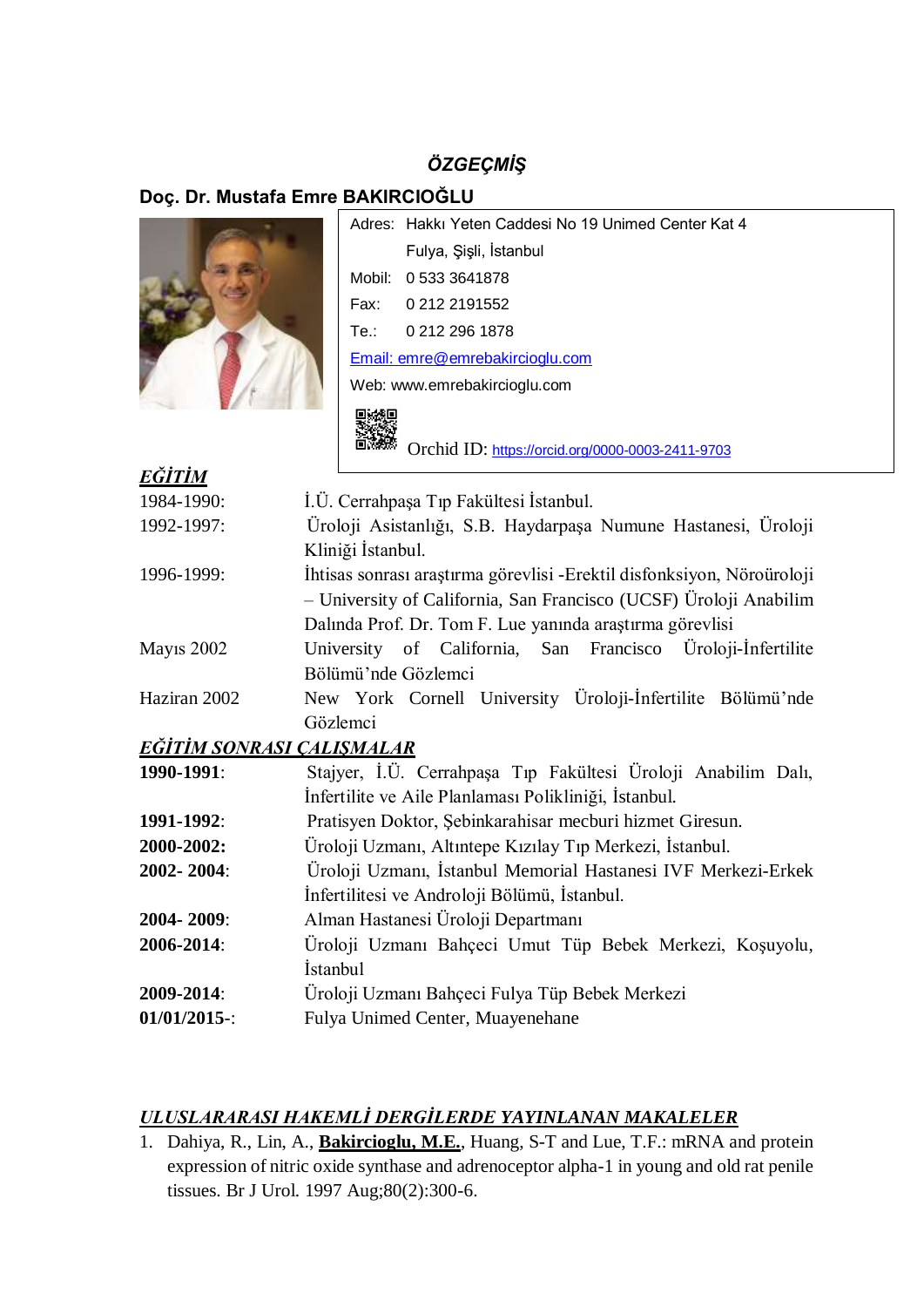- 2. Lin, C.-S., Lau, A., **Bakircioglu, E.**, Tu, R., Wu, F., Week, S., Nunes, L. and Lue, T.F.: Analysis of neuronal nitric oxide synthase isoform expression and identification of human nNOS-µ. Biochem Biophys Res Commun. 1998 Dec 18; 253(2):388-94.
- 3. El-Sakka, A., Hassan, M.U., **Bakircioglu, M.E.**, Pillarisertty, R.J., Dahiya, R., and Lue, T.F.: Possible molecular mechanisms of cryoablation-induced impotence in a rat model. Urology. 1998 Dec;52(6):1144-50.
- 4. el-Sakka, A. I., **Bakircioglu, M. E.**, Bhatnagar, R. S., Yen, T. S., Dahiya, R., and Lue, T. F. The effects of colchicine on a Peyronie's-like condition in an animal model. J. Urol. 1999 Jun;161(6):1980-3.
- 5. **Bakircioglu, M.E.**, Sievert, K.-D., Lau, A., Lin, C.-S., and Lue, T.F.: The Effect of Pregnancy and Delivery on the Function and Ultrastructure of the Rat Bladder and Urethra. Br. J. Urol. 2000 Feb;85(3):350-61.
- 6. Sievert, K.-D., **Bakircioglu, M.E.**, Nunes, L., Tu, R., Dahiya, R., and Tanagho, E.A.Homologous Acellular Matrix Graft for Urethral Reconstruction in the Rabbit: Histologic and Functional Evaluation. J. Urol.2000 Jun;163(6):1958-65.
- 7. **Bakircioglu, M.E.**, Hsu, K., El-Sakka, A., Sievert, K.-D., Lin, C.S., and Lue, T.L.: The effect of a Chinese herbal medicine mixture on a rat model of hypercholesterolemic erectile dysfunction. J Urol. 2000 Nov;164(5):1798-801.
- 8. **Bakircioglu, M.E.**, Lin, C.S., Fan, P., Sievert, K.-D, Kan, Y.W., and Lue, T.F.: The effect of adeno-associated virus-mediated brain-derived neurotrophic factor in an animal model for neurogenic impotence. J. Urol. 2001 Jun (6 Pt 1);165:2103-2109.
- 9. Sievert, K.D., Wefer, J., **Bakircioglu, M.E.**, Nunes, L., Dahiya, R., and Tanagho, E.A.: Heterologous acellular matrix graft for recontriction of the rabbit urethra: histological and functional evaluation. J. Urol. 2001 Jun;165(6 Pt 1):2096-2102.
- 10. Sievert, K.-D., **Emre Bakircioglu, M.**, Tsai, T., Dahms, S. E., Nunes, L., and Lue, T. F. The effect of simulated birth trauma and/or ovariectomy on rodent continence mechanism. Part I: Functional and Structural Change. J Urol. 2001 Jul;166(1):311-7.
- 11. **Bakircioglu, M.E.**, Sievert, K.-D., Nunes, L., Lau, A., Lin, C.-S., and Lue, T.F.: Decreased trabecular smooth muscle and caveolin-1 expression in the penile tissue of aged rats. J. Urol 2001 Aug.; 166(2):734-8.
- 12. Wefer, J., Sekido, N., Sievert, K.-D., Wefer, A. E., Nunes, L., **Bakircioglu, M. E.**, Dahiya, R., and Tanagho, E. A.: Tunica albuginea acellular matrix graft for penile reconstruction in the rabbit: a model for treating Peyronie's disease. BJU Int. 2002 Aug;90(3):326-31.
- 13. Kahraman S., Findikli N., Berkil H., **Bakircioglu E.**, Sertyel S. and Biricik A.: Results of preimplantation genetic diagnosis in patients with Klinefelter's syndrome. RBM online 2003 Oct.; 7 (3): 346-352.
- 14. Sievert K.-D., **Bakircioglu M.E.**, Tsai T., Nunes L., Lue T.F.: The effect of labor and/or ovariectomy on rodent continence mechanism--the neuronal changes.World J Urol. 2004 Oct.; 22(4):244-50.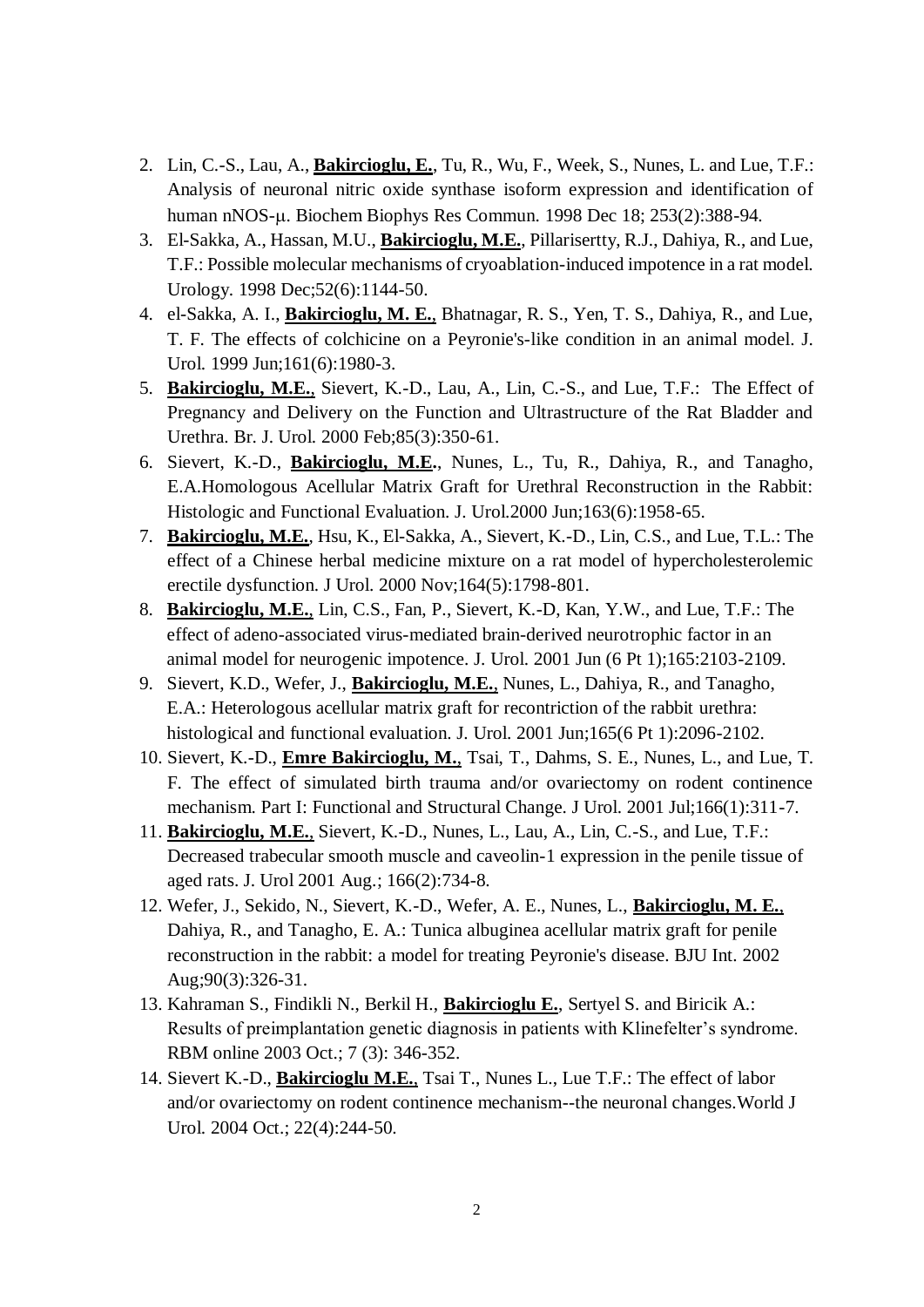- 15. **Bakircioglu M.E.**, Erden H.F., Kaplancan T., Cıray N., Bener, F., Bahceci M.: Aging may adversely affect testicular sperm recovery in patients with Klinefelter's syndrome. Urology 2006 Nov.; 68 (5):1082-1086.
- 16. **Bakircioglu M.E.**, Erden H.F., Ciray H.N., Bayazit N., Bahceci M.: Gonadotrophin therapy in combination with ICSI in men with hypogonadotrophic hypogonadism. Reproductive BioMedicine Online 2007 Aug.; 15 (2): 156-160.
- 17. **Bakircioglu M.E.**, Ulug U, Erden H.F., TosunS., Bayram A., Ciray N., Bahceci M.: Klinefelter's syndrome: does it confer a bad prognosis in the treatment of nonobstructive azoospermia? Fertil Steril. 2011 Apr;95(5):1696-9.
- 18. **Bakircioglu M.E**., Tulay P., Findikli N., Erzik B., Gültomruk M., Bahceci M.: Successful sperm recovery and IVF treatment in a man with Leydig cell hypoplasia J Asist Reprod Genet. 2014 Jul;31(7):817-21.
- 19. Ramasamy R., **Bakircioglu M.E.**, Cengiz C., Karaca E., Scovell J., Jhangiani S. N., Akdemir Z.C., Bainbridge M., Yu Y., Huff C., Gibbs R. A., Lupski J. R., Lamb D. J. Fertil Steril 2015 Aug;104(2):286-91. Whole-exome sequencing identifies novel homozygous mutation in NPAS2 in family with nonobstructive azoospermia.
- 20. Okutman O., Muller J., Baert Y., Serdarogulları M., Gultomruk M., Piton A., Rombaut C., Benkhalifa M., Teletin M., Skory V., **Bakircioglu E.**, Goossens E., Bahceci M., Viville S. Exome sequencing reveals a nonsense mutation in TEX15 causing spermatogenic failure in a Turkish family. Hum Mol Genet. Oct 1;24(19):5581-8.
- 21. Okutman O, Muller J, Skory V, Garnier JM, Gaucherot A, Baert Y, Lamour V, Serdarogullari M, Gultomruk M, Röpke A, Kliesch S, Herbepin V, Aknin I, Benkhalifa M, Teletin M, **Bakircioglu E**, Goossens E, Charlet-Berguerand N, Bahceci M, Tüttelmann F, Viville S. A no-stop mutation in MAGEB4 is a possible cause of rare X-linked azoospermia and oligozoospermia in a consanguineous Turkish family. J Assist Reprod Genet. 2017 May;34(5):683-694.
- 22. Clavijo RI, **Bakircioglu E**, Ramasamy R. [Re: Predictive Factors for Sperm Recovery](https://www.ncbi.nlm.nih.gov/pubmed/28475853)  [after Varicocelectomy in Men with Nonobstructive Azoospermia: K. Shiraishi, S. Oka](https://www.ncbi.nlm.nih.gov/pubmed/28475853)  [and H. Matsuyama.](https://www.ncbi.nlm.nih.gov/pubmed/28475853) J Urol. 2017 May 2. pii: S0022-5347(17)40344-2
- 23. Clavijo RI, Arora H, Gibbs E, Cohen S, Griswold A, **Bakircioglu E**, Bademci G, Tekin M, Ramasamy R**.** Whole Exome Sequencing of a Consanguineous Turkish Family Identifies a Mutation in GTF2H3 in Brothers with Spermatogenic Failure. Urology. 2018 Jun 30. pii: S0090-4295(18)30622-8. doi: 10.1016/j.urology.2018.06.031. [Epub ahead of print] PMID: 29966603
- 24. Buran A, Tulay P, Dayıoğlu N, **Bakircioglu ME**, Bahceci M, İrez T. Evaluation of the morphokinetic parameters and development of pre-implantation embryos obtained by testicular, epididymal and ejaculate spermatozoa using time-lapse imaging system. Andrologia. 2018 Dec 19:e13217. doi: 10.1111/and.13217.
- 25. Agarwal A., Parekh N., Selvam M.K.P., et al.: Male oxidative stress infertility (MOSI): Proposed terminology and clinical practice guidelines for management of idiopathic male infertility. World J Mens Health. 2019;37:e24.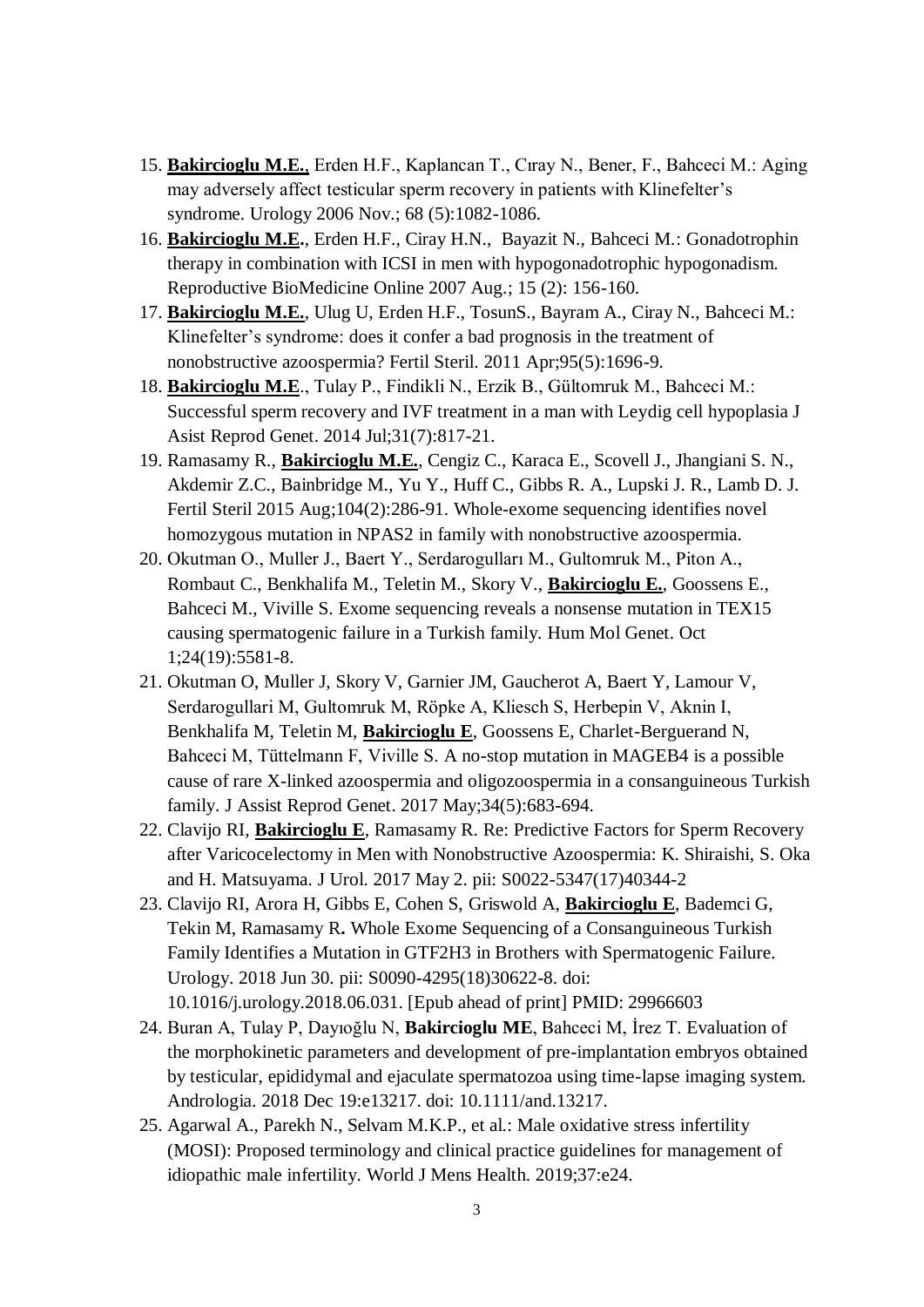#### *ULUSLARARASI BİLİMSEL TOPLANTILARDA SUNULAN BİLDİRİLER*

- 1. **Bakircioglu, M.E.,** Erol, A., Yücebas, E., Sengör, F.: Value of color doppler sonography in the diagnosis of venogenic impotence. VII World Meeting on Impotence. San Francisco, California November 03- 07, 1996.
- 2. **Bakircioglu, M.E.,** Sievert, K.-D., Nunes, L., Lau, A., Lin, C.-S., and Lue, T.F.: Alterations of smooth muscle component and caveolin-1 expression with aging in rat penile tissue. AUA 94th Annual Meeting. Dallas, Texas, USA, May 1-6, 1999.
- 3. Sievert, K.-D., **Bakircioglu, M.E.**, Nunes, L., Soew, E., and Lue, T.F.: Birth trauma and/or ovariectomy as cause of functıonal and ultrastructural changes in rat bladder, neck and uretra muscle. AUA 94<sup>th</sup> Annual Meeting. Dallas, Texas, USA, May 1-6, 1999.
- 4. Sievert, K.-D., **Bakircioglu, M.E.**, Tsai, T., Herwig R., Hertle, L., and Lue, T.F.: Simulated birth trauma and/or ovariectomy as causes of the neuronal changes in rodent continence mechanism. Dutch Urological Association 5<sup>th</sup> International Congress, Groningen, Holland, September 2-4 1999.
- 5. Sievert, K.-D., **Bakircioglu, M.E**., Herwig R., Hertle, L., and Lue, T.F.: Functional and ultrastructural changes in rat bladder, bladder neck and urethra muscle caused by birth trauma and/or ovariectomy. Dutch Urological Association 5<sup>th</sup> International Congress, Groningen, Holland, September 2-4, 1999.
- 6. **Bakircioglu, M.E**., Sievert, K.-D., Nunes, L., Lau, A., Lin, C.-S., and Lue, T.F.: The effect of pregnancy and delivery on the function and ultrastructure of the rat bladder and urethra. AUA 75<sup>th</sup> Western Section Meeting, Monterey, California, September 26-29, 1999.
- 7. Sievert, K.-D., Wefer, J., **Bakircioglu, M.E.,** Nines, L., Dahiya, R., and Tanagho, E.: Acellular urethral matrix (AUM) Xenotransplantation compared with homograft AUM for reconstriction of the rabbit urethra. AUA 75<sup>th</sup> Western Section Meeting, Monterey, California, September 26-29, 1999.
- 8. Sievert K-D, **Bakircioglu M.E.,** Hertle L., Lue, T. Funktionelle and morphologische veranderungen des unteren harntraktes der weiblichen ratte, alsfolge von gerburtstrauma oder/und ovarektomie. Kongres der Deutschen Gesellschaft für Urologie e.V. Der Urologe A. S 33 pp., Weisbaden, Almanya, Eylül 1999
- 9. **Bakircioglu M.E.**, Sievert K-D, Lau A., Lin C.S., Lue T.F.: Decreased trabecular smooth muscle and caveolin-1 expression in penile tissue of aged rats. 3rd Meeting European Society for Impotence Research konferansı ESIR 99, 41 pp., Barcelona, İspanya, Kasım 2000
- 10. Sievert, K.-D., **Bakircioglu, M.E.,** Tsai, T. Wefer, J., Nunes, L., and Lue, T.F.: The neuronal changes of simulated birth trauma and/or ovariectomy on rodent continence mechanism. AUA 75<sup>th</sup> Western Section Meeting, Monterey, California, September 26-29, 1999.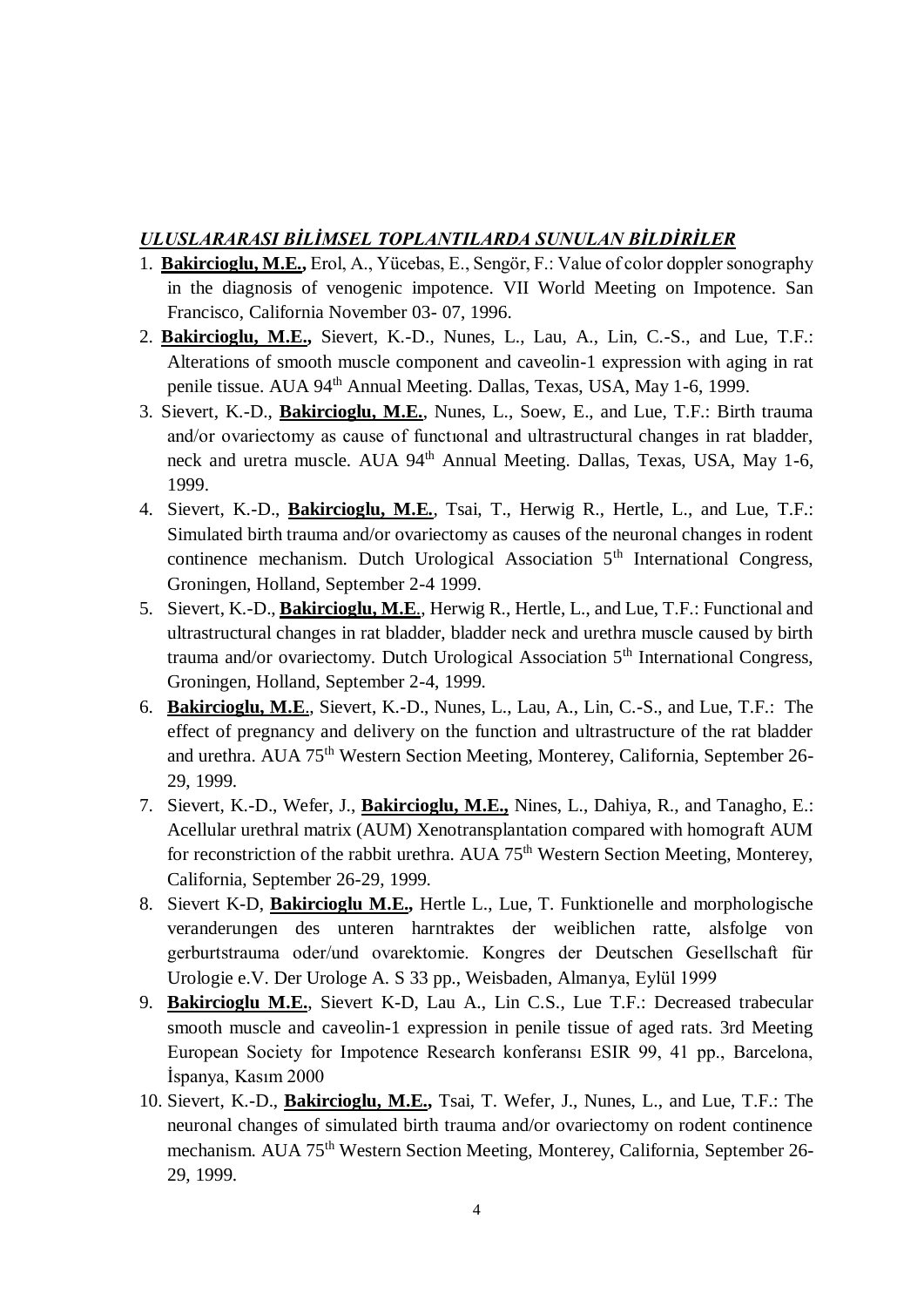- 11. **Bakircioglu, M.E.,** Sievert, K.-D., Lue, T.F. The Effect of Pregnancy, Delivery, Homologous Acellular Urethral Matrix Graft for Urethral Reconstruction. International Bladder Symposium, November 1-5 1999, Washington.
- 12. **Bakircioglu, M.E.,** Lin, C.-S., Wefer, J., Sievert, K.-D., Fan, P., Kan, Y.W. and Lue, T.F.: The effect of adeno-associated virus-mediated brain-derived neurotrophic factor in an animal model for neurogenic impotence. AUA 95<sup>th</sup> Meeting Atlanta, Georgia, April 29-May 4, 2000.
- 13. Lee, M.-C., El-Sakka, A., **Bakircioglu, E.**, Lin, C.-S., Lue, T.F.: The effect of vascular endothelial growth factor on a rat model of arterial impotence. AUA 95<sup>th</sup> Meeting Atlanta, Georgia, April 29-May 4, 2000.
- 14. Wefer, J., Sekido, N., **Bakircioglu, M.E.**, Nunes, L., Dahiya, R., Tanago, E.A.: Acellular tunica albuginea graft for functional penile reconstruction in rabbits: A model for treatment of Peyronie's disease. AUA 95<sup>th</sup> Meeting Atlanta, Georgia, April 29-May 4, 2000.
- 15. **Bakircioglu, M. E**., Lin, C.-S., Fan, P., Sievert, K.-D., Wefer, J., Kan, Y.W., and Lue, T.F.: The effect of adeno-associated virus-mediated brain derived neurotrophic factor in an animal model for neurogenic impotence.  $9<sup>th</sup>$  World Meeting on Impotence Research. Perth, Western Australia, November 26-30, 2000.
- 16. Lee, M.-C., El-Sakka, A., **Bakircioglu, M. E**., Lin, C.-S., and Lue, T.F.: The effect of vascular endothelial growth factor on a rat model of traumatic arteriogenic erectile dysfunction. 9<sup>th</sup> World Meeting on Impotence Research. Perth, Western Australia, November 26-30, 2000.
- 17. Wefer J, Schlote N, Sekido N, Sievert KD, **Bakircioglu ME**, Nunes L, Dahiya R, Jones U, Tanago EA. Acelular tissue matrix as a new biomaterial for vaginal reconstriction: A pilot study in rats AUA 2002 Annual Meeting Centennial Celebration 76 pp., Orlando, FL, April 2002
- 18. **Bakircioglu E.**, Kahraman S., Sertyel S., Findikli N., Donmez E., Unal S, Yelke H.: Can histology of testis predict sperm recovery by microdissection TESE in patient with azoospermia? 5th. Kongress der Deutsch-Turkischen Gynakologengesellschaft II. Internationaler Kongress fur Reproduktionsmedizin Antalya, Turkey, May 16-20, 2003.
- 19. Biricik A., Berkil H., Karadayi H., **Bakircioglu E**., Kahraman S., Fiorentino F., Sertyel S., Donmez E., Vanlioglu F., Karlikaya G.: Molecular and cytogenetic analysis results in severe infertile males and their prognostic value for PGD in Turkish Population. 5<sup>th</sup> International Symposium on Preimplantation Genetics, Antalya, Turkey, June5-7, 2003.
- 20. Sertyel S., **Bakircioglu E.,** Kahraman S., Biricik A., Donmez E., Findikli N., Unal S., Yelke H., Melil, S., Karagozoglu H., Berkil H.: Outcome of PGD in cases of severe sperm morphological defects.  $5<sup>th</sup>$  International Symposium on Preimplantation Genetics, Antalya, Turkey, June5-7, 2003.
- 21. **Bakircioglu E.,** Kahraman S., Findikli N., Biricik, A., Sertyel S., Donmez E., Unal S Yelke H., Berkil H, Oncu N, Aygun M.: Preimplantation genetic diagnosis for Klinefelter's Syndrome: Evidence for increased chromosomal abnormalities. 5<sup>th</sup>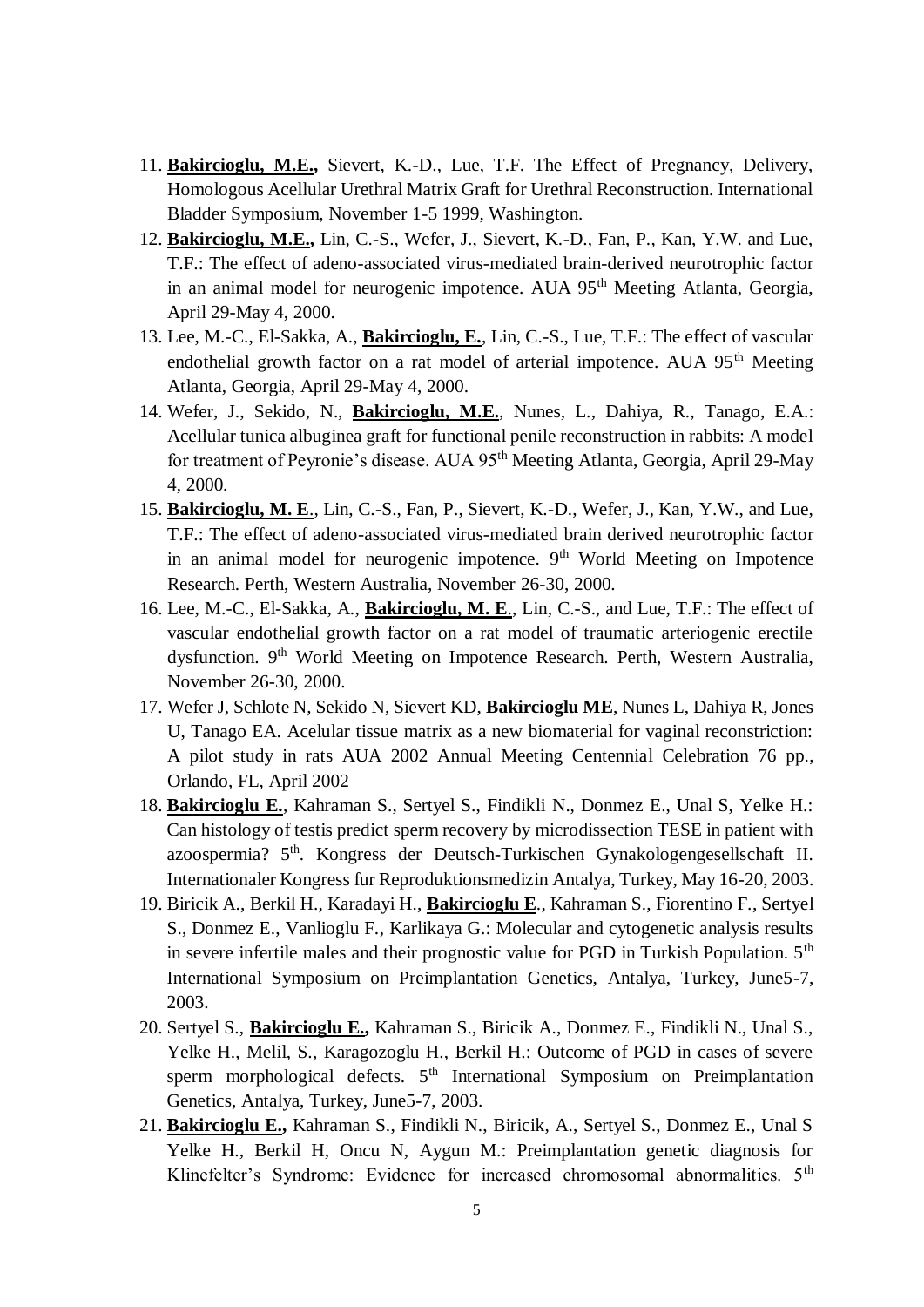International Symposium on Preimplantation Genetics. Antalya, Turkey, June 5-7, 2003.

- 22. **Bakircioglu E.**, Kahraman S., Donmez E., Findikli N., Sertyel S., Unal S., Berkil H., Yelke H. and Melil S.: Comparison of testicular sperm extraction of microdissection and multi-biopsy techniques in patients with Klinefelter's Syndrome. 19<sup>th</sup> Annual Meeting of the ESHRE, Madrid, Spain 2003.
- 23. Biricik A., Berkil H., Karadayi H., **Bakircioglu E**., Kahraman S., Guney I. And Benkhalifa M.: Chromosome and Y deletion analysis of non-obstructive azoospermic males and sperm retrieval technique. 19<sup>th</sup> Annual Meeting of the European Society of Human Reproduction and Embryology (ESHRE), Madrid, Spain 2003.
- 24. **Bakircioglu M.E**., Kahraman S., Sertyel S., Findikli N., Berkil H., Unal S.: Comparison of two TESE procedures and PGD outcomes for patients with Klinefelter's Syndrome. 59th Annual Meeting of the American Society for Reproductive Medicine (ASRM), San Antonio, USA, October 11-15, 2003
- 25. **Bakırcıoglu M.E.,** Sertyel S., Fındıklı N., Yelke H., Ünal S, Melil S., Kahraman S.: Comparison of intracytoplasmic injection outcomes using ejaculated or testicular sperm in patients with cryptozoospermia. 99<sup>th</sup> Annual Meeting of the American Urological Association (AUA), San Francisco, USA, May 8-13, 2004.
- 26. Berkil H., **Bakırcıoglu M.E.**, Biricik A., Karadayı H., Kahraman S.: Molecular and cytogenetic analysis in azoospermic males and their prognostic value for sperm retrieval in Turkish population.  $99<sup>th</sup>$  Annual Meeting of the American Urological Association (AUA), San Francisco, May 8-13, 2004.
- 27. **Bakırcıoglu M.E.**, Sertyel S., Berkil H., Fındıklı N., Yelke H., Kahraman S.: Comparison of intracytoplasmic sperm injection outcomes for patients with globozoospermia. 99th Annual Meeting of the American Urological Association (AUA), San Francisco. May 8-13, 2004.
- 28. **Bakircioglu M.E.**, Kahraman S., Sertyel S., Findikli N., Yelke H., Unal S.: Microdissection testicular sperm extraction (TESE) outcomes in patients with azoospermia and cryptozoospermia for intracytoplasmic sperm injection.  $60<sup>th</sup>$  Annual Meeting of the American Society for Reproductive Medicine (ASRM), Philadelphia, October 10-16, 2004.
- 29. **Bakircioglu M.E.**, Kaplancan T., Erden H. F., Akman M. A., Bayazıt N., Ciray N., Bener F., Bahceci M.: Efficiency of microdissection TESE in different histological patterns of nonobstructive azoospermia.  $13<sup>th</sup>$  World Congress on in Vitro Fertilization – Assisted Reproduction & Genetics, Istanbul, Turkey, May 26 – 29, 2005.
- 30. **Bakircioglu M.E.**, Erden H. F., Akman M. A., Bayazıt N., Ciray N., Bener F., Bahceci M.: Microdissection TESE outcomes for patients with Klinefelter's syndrome. 13<sup>th</sup> World Congress on in Vitro Fertilization – Assisted Reproduction & Genetics, Istanbul, Turkey, May 26 – 29, 2005.
- 31. **Bakircioglu M.E.**, Erden H. F., Akman M. A., Bayazıt N., Ciray N., Bener F., Bahceci M.: Comparison of Intracytoplasmic Sperm Injection outcomes in patients with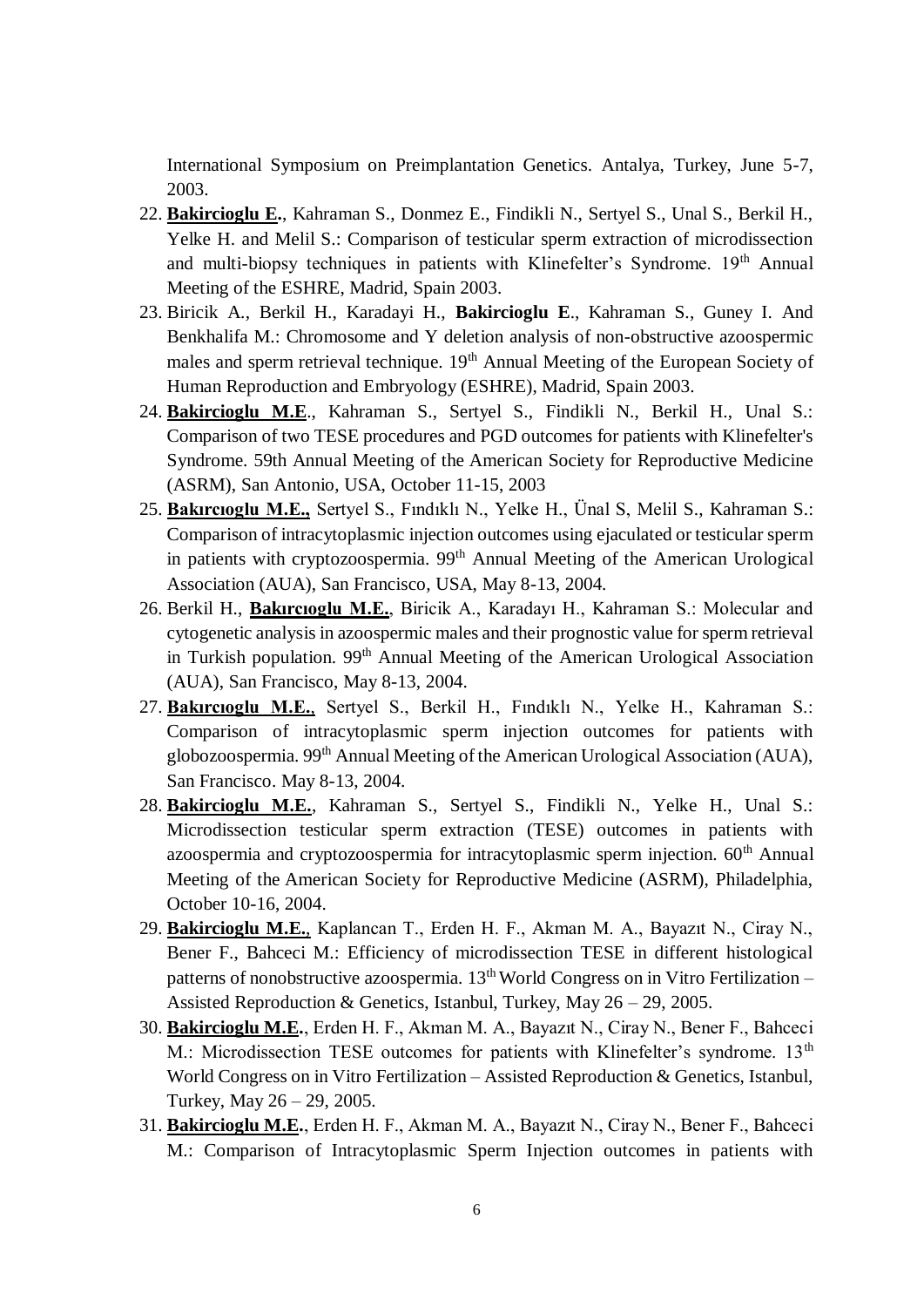cryptozoospermia and severe oligozoospermia. Conjoint Annual Meeting ASRM and CFAS, Montreal, Canada, October 15-19, 2005.

- 32. **Bakircioglu M.E.**, Kaplancan T., Erden H., Akman M., Bayazit N., Ciray N., Bahceci M.: Medical therapy in combination with intracytoplasmic sperm injection in men with hypogonadotropic hypogonadism. 22nd Annual Meeting of the European Society of Human Reproduction and Embryology (ESHRE), Prague, Czech Republic, June 18-21, 2006.
- 33. **Bakircioglu M.E.**, Erden H., Kaplancan T., Ciray, N., Bayazit N., Bahceci M.: Infertility treatment of men with nonmosaic Klinefelter's syndrome. 102<sup>th</sup> Annual Meeting of the American Urological Association (AUA), Anaheim, May 8-13, 2007.
- 34. **Bakircioglu M.E.**, Erden H., Bayazit N., Ciray N., Bahceci M.: Microdissection Testicular Sperm Extraction Outcomes in Different Etiological Patterns of Nonobstructive Azoospermia. 63rd Annual Meeting ASRM, Washington DC, October 13-17, 2007.
- 35. **Bakircioglu M.E**., Kaplancan T., Erden H., Ulug U., Ciray, N., Bahceci M.: The combination of gonadotrophin therapy and intracytoplasmic sperm injection in the treatment of hypogonadotrophic hypogonadism.64th Annual Meeting ASRM, San Francisco, CA, November 8-12, 2008.
- 36. **Bakircioglu M.E**., Ulug U., Ciray N., Erden H., Bahceci M.: Comparison of intracytoplasmic sperm injection in patients with nonobstructive azoospermia, cryptozoospermia and severe oligozoospermia. 64th Annual Meeting ASRM, San Francisco, CA, November 8-12, 2008.
- 37. **Bakircioglu M.E.**, Ulug U., Ciray N., Erden H., Bahceci M.: Comparison of ICSI outcomes between nonobstructive azoospermic males with normal chromosome structure and Klinefelter's syndrome. 65th Annual Meeting ASRM, Atlanta, GA 17-21 October, 2009.
- 38. **Bakircioglu M.E**., Erden H., Ulug U, Bahceci M.: Klinefelter's syndrome: Is it a bad prognosis in infertility treatment of non-obstructive azoospermia. 105<sup>th</sup> Annual Meeting of the American Urological Association (AUA), San Francisco, May 29-June 3, 2010.
- 39. Bayram A, Sahin O, Coban M, **Bakircioglu E,** Ciray N, Ulug U, Tosun S, Bahceci M: Comparison of pregnancy and implantation rates of frozen-thawed embryos fertilized with fresh or frozen-thawed testicular sperm and fresh ejaculated sperm of normospermic and oligospermic patients. 67th Annual Meeting ASRM, 15-19 October 2011, Orlando.
- 40. Bakircioglu E, Ulug U, Tosun SB, Serdarogullari M, Bayram A, Ciray N , Bahceci M.: Micro TESE and ICSI outcomes of azoospermic men with hypogonadotropic hypogonadism after one year combined HCG and FSH treatment. 28<sup>th</sup> Annual Meeting of the European Society of Human Reproduction and Embryology (ESHRE), Istanbul, Turkey, July 1-4, 2012.
- 41. Serdarogullari M, Bayram A, **Bakircioglu ME**, Ulug U, Erden H, Bahceci M.: Does extensive search and recovery affect ICSI outcomes in men with non-obstructive azoospermia. 68th Annual Meeting ASRM, 20-24 October 2012, San Diego.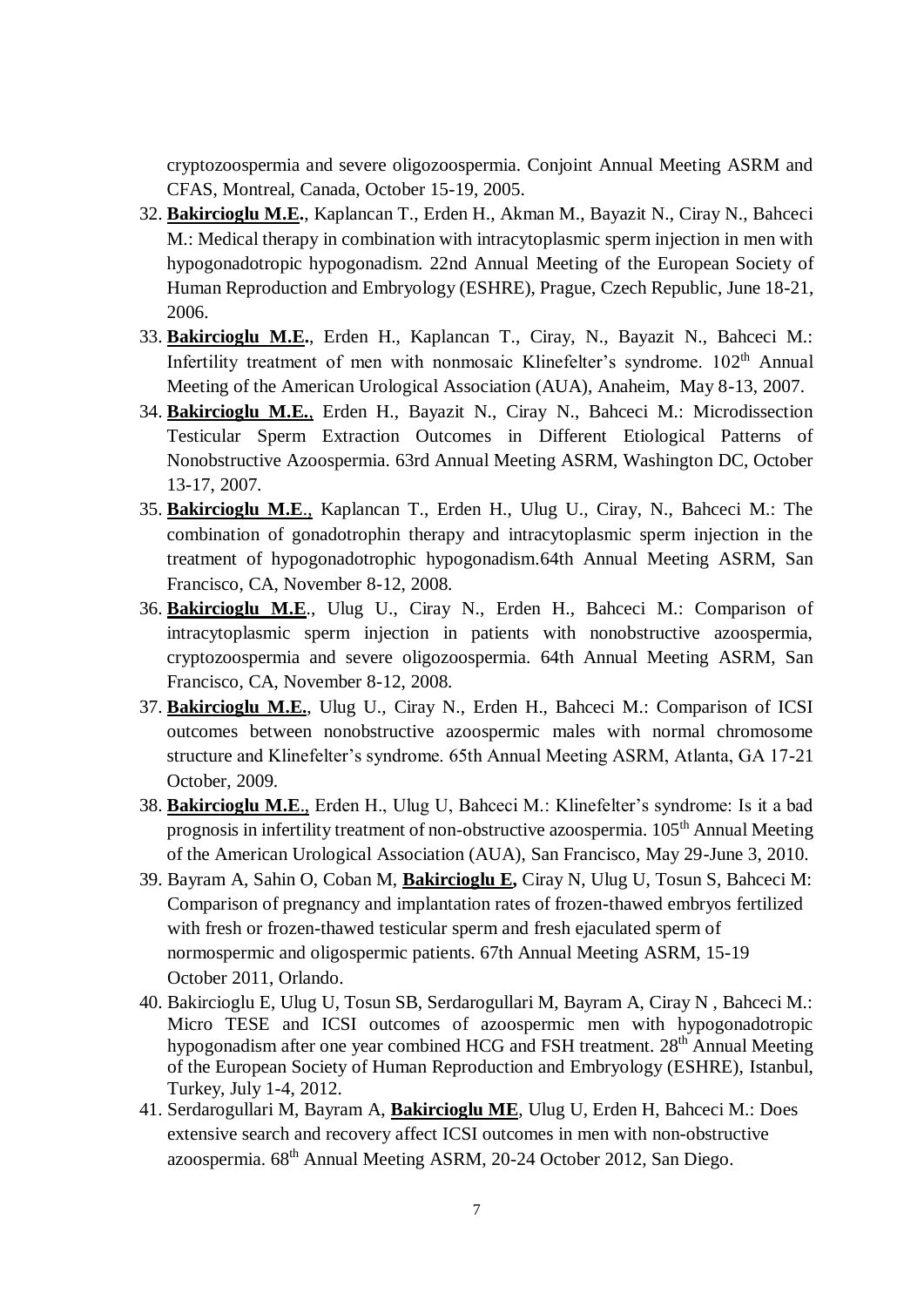- 42. Sahin O, **Bakircioglu E**, Serdarogullari M, Bayram A, Yayla S, Ulug U, Tosun SB, Bahceci M.: Infertility treatment of men with hypogonadotropic hypogonadism: combination of medical therapy with intracytoplasmic sperm injection.  $28<sup>th</sup>$  Annual Meeting of the European Society of Human Reproduction and Embryology (ESHRE), Istanbul, Turkey, July 1-4, 2012.
- 43. **Bakircioglu ME**., Meral Gultomruk, Mustafa Bahceci. Comparison of fresh versus frozen testicular sperm for intracytoplasmic sperm injection in patients with nonobstructive azoospermia.  $110<sup>th</sup>$  Annual Meeting of the American Urological Association (AUA), New Orleans, May 15-May 20, 2015.
- 44. Ranjith Ramasamy, **M. Emre Bakırcıoğlu**, Cenk Cengiz, Ender Karaca, Jason Scovell, Davut Pehlivan, Matthew Bainbridge, Richard A. Gibbs, James R. Lupski, Dolores J. Lamb. Whole-exome sequencing identifies novel homozygous mutation in  $NPAS2$  in family with nonobstructive azoospermia.  $110<sup>th</sup>$  Annual Meeting of the American Urological Association (AUA), New Orleans, May 15-May 20, 2015.
- 45. Okutman O., Muller J., Serdarogulları M., Gultomruk M., Skory V., GarnierJ.M., Gaucherot A., **Bakircioglu E**., Bahceci M., Goossens E., Charlet-Bergeurand N., Viville S. Through the quest of infertility gene: identification of two new genes involved in azoospermic and oligozoospermic patients by whole exome sequencing in Turkish consanguineous families. ESHRE Annual Meeting Lisbon, Portugal 14-17 June 2015.
- 46. **Bakırcıoğlu M.E**.; Kızılkan Y.; Gul Ü.; Üre I.; Turunc T. OncoTESE results of azoospermic patients with testicular tumors undergoing orchiectomy and patients with malignancies developing azoospermia after cytotoxic treatment. 21<sup>st</sup> Congress of the European Society for Sexual Medicine, Ljubljana, Slovenia, 14-16 Feb. 2019.
- **47. Bakırcıoglu M**.**E.** and Özman O.: The frequency of parental consanguineous marriage and effect on clinical parameters in men with idiopathic non-obstructive azoospermia. 75th Annual Meeting American Society for Reproductive Medicine, Philadelphia, Pennsylvania 13-16 October, 2019.

#### *KONUŞMACI OLARAK KATILAN TOPLANTILAR/ÜNİVERSİTE DAVETLERİ*

- **1.** Management of Non-Obstructive Azoospermia. 4<sup>th</sup> National Congress of Sterility, Contraception and Hormone Replacement Therapy 9-12 Mart, 2003, Borovetz, **Bulgaristan.**
- **2.** Infertility Treatment of Men with Klinefelter's Syndrome. The Second International Congress of the Jordanian Society for Fertility and Genetics, 4-7 Nisan, 2007, Amman, **Ürdün**.
- **3.** Methods for Sperm Retrieval in Azoospermia. 6<sup>th</sup> Annual Meeting Mediterranean Society for Reproductive Medicine, 20-23 Nisan, 2007, Antalya, **Türkiye**.
- **4.** Medical Treatment in Men with Hypogonadotrophic Hypogonadism. 7<sup>th</sup> Annual Turkish Andrology Society Meeting, 6-9 Haziran, 2007, Ankara, **Türkiye**.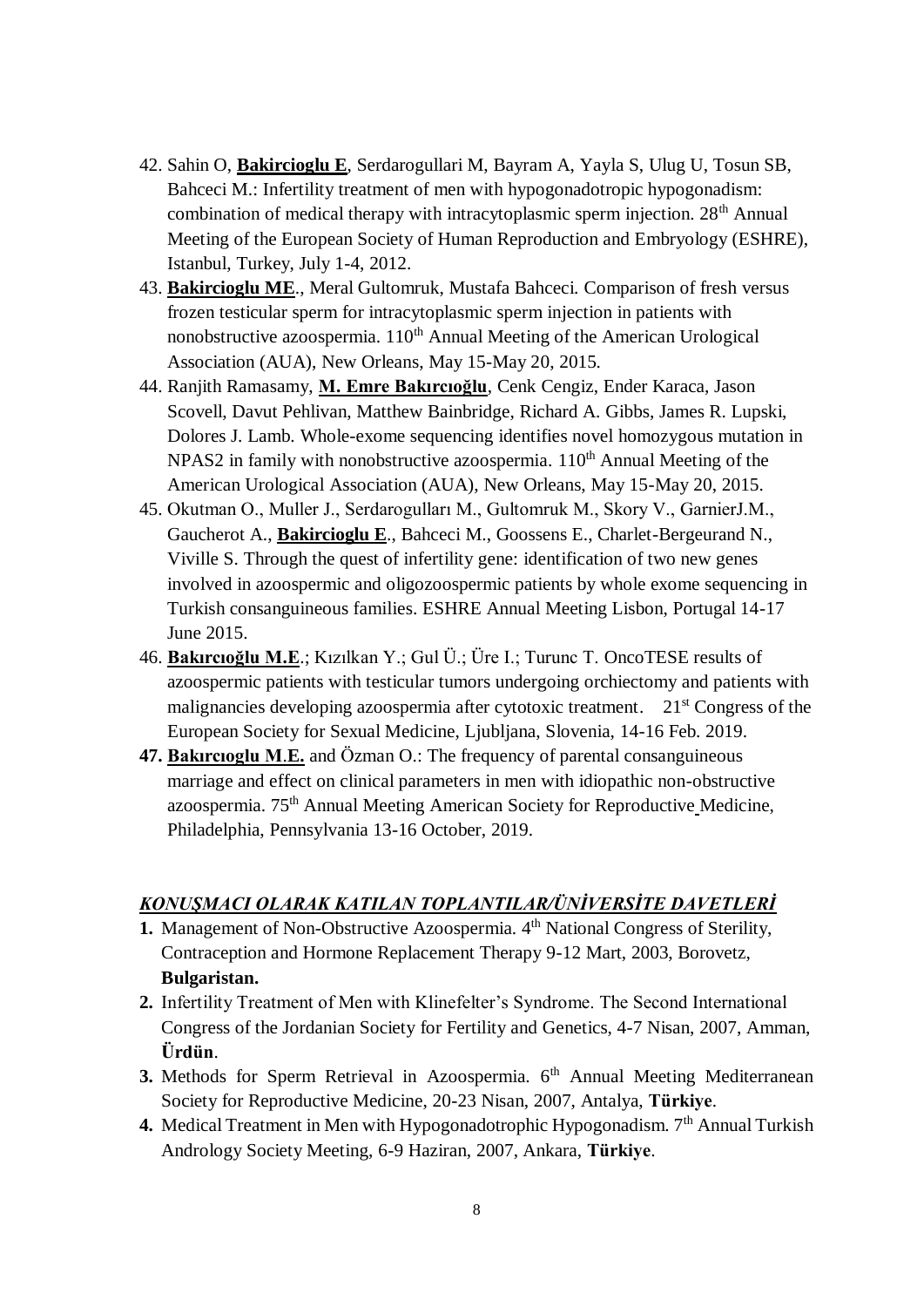- **5.** Outcome of Microdissection TESE in Different Etiological Pattern of 970 Nonobstructive Azoospermic Patients. Basel University Department of IVF center and Urology, 15 Ocak 2009, Basel, **İsviçre**.
- **6.** Basel Üniversitesi'nde eğitim amaçlı iki hastanın mikro TESE opeasyonu gerçekleştirildi 16 Ocak 2009, Basel, İsviçre.
- **7.** The Combination of Gonadotrophin Therapy and Intracytoplasmic Sperm Injection in the Treatment of Hypogonadotrophic Hypogonadism. University of Tubingen, Department of Urology, 19 Ocak 2009, Tubingen, **Almanya**.
- **8.** Klinefelter's syndrome and assisted reproductive technologies. II. Ureme Tibbi Dernegi Kongresi, 1-4 Ekim, 2009, Antalya, **Türkiye**.
- **9.** Basel Üniversitesi Üroloji Departmanı'nından Dr. Stephen Wyler'in daveti üzerine eğitim amaçlı mikro TESE operasyonu gerçekleştirildi. 26-28 Nisan 2010, Basel İsviçre.
- **10.** Comparison of ICSI Outcomes of Men with Klinefelter Syndrome and Men with Nonobstructive Azoospermia. III. Ureme Tibbi Dernegi Kongresi, 5-9 October, 2011, Antalya, **Türkiye**.
- **11.** Tübingen Üniversitesi'nden Dr. KD Sievert'in daveti ile araştırma ekibinin sıçanlarda nörojenik empotans modelinin oluşturulması eğitimi, 17-18 Mart 2012, Tübingen, Almanya.
- **12.** TESE nasıl yapılmalı, başarısız olgulara ne yapılmalı? Pratik Kurs V 2. Ulusal Ürolojik Cerrahi Kongresi Antalya, 5-9 Kasım 2014.
- **13.** Peyronie Hastalığının Medikal Tedavisi. Ürolojik Cerrahi Derneği, Çanakkale Toplantısı, 23 Mayıs 2015.
- **14.** Erkek infertilitesi ve Olgular eşliğinde infertile hastaya yaklaşım ve medical tedavi. 'Genç Ürolologlar Yetişiyor' Ürolojik Cerrahi Derneği Eğitim Programı, Tuzla Radisson Blue Hotel, 28-31 Mayıs, 2015.
- **15.** Azoospermik Erkeğin değerlendirilmesinde optimal yaklaşımlar. Androloji Rekonstrüktif grubu Toplantısı, 3. Ulusal Ürolojik Cerrahi Derneği, Antalya 2-6 Kasım 2016.
- **16.** Erkek İnfertilitesinde Genetik Yaklaşımlar Oturum III, Ulusal Ürolojik Cerrahi Derneği, Antalya 2-6 Kasım 2016.
- **17.** Nonobstrüktif azoospermic erkeklerde TESE öncesi tedavi ve varikosel operasyonu yapılmalı mı? Çapraz Ateş IV, Ulusal Ürolojik Cerrahi Derneği, Antalya 2-6 Kasım 2016.
- **18.** İnfertil Erkeğin Medikal Tedavisi. Androloji Rekonstrüksiyon Kurs XIII, Ulusal Ürolojik Cerrahi Derneği, Antalya 2-6 Kasım 2016.
- **19.** Erkek İnfertilitesinde Zor Vakalar. Androloji Rekonstrüksiyon Kurs XIII, Ulusal Ürolojik Cerrahi Derneği, Antalya 2-6 Kasım 2016.
- **20.** Azospermik hastaya yaklaşım, Ürolojik Cerrahi Derneği muğla Androloji Toplantısı 31 Mart 2018, Muğla Sıtkı Koçman Üniversitesi.
- **21.** Onkofertilite, Ürolojik Cerrahi Derneği Muğla Androloji Toplantısı, 31 Mart 2018, Muğla Sıtkı Koçman Üniversitesi.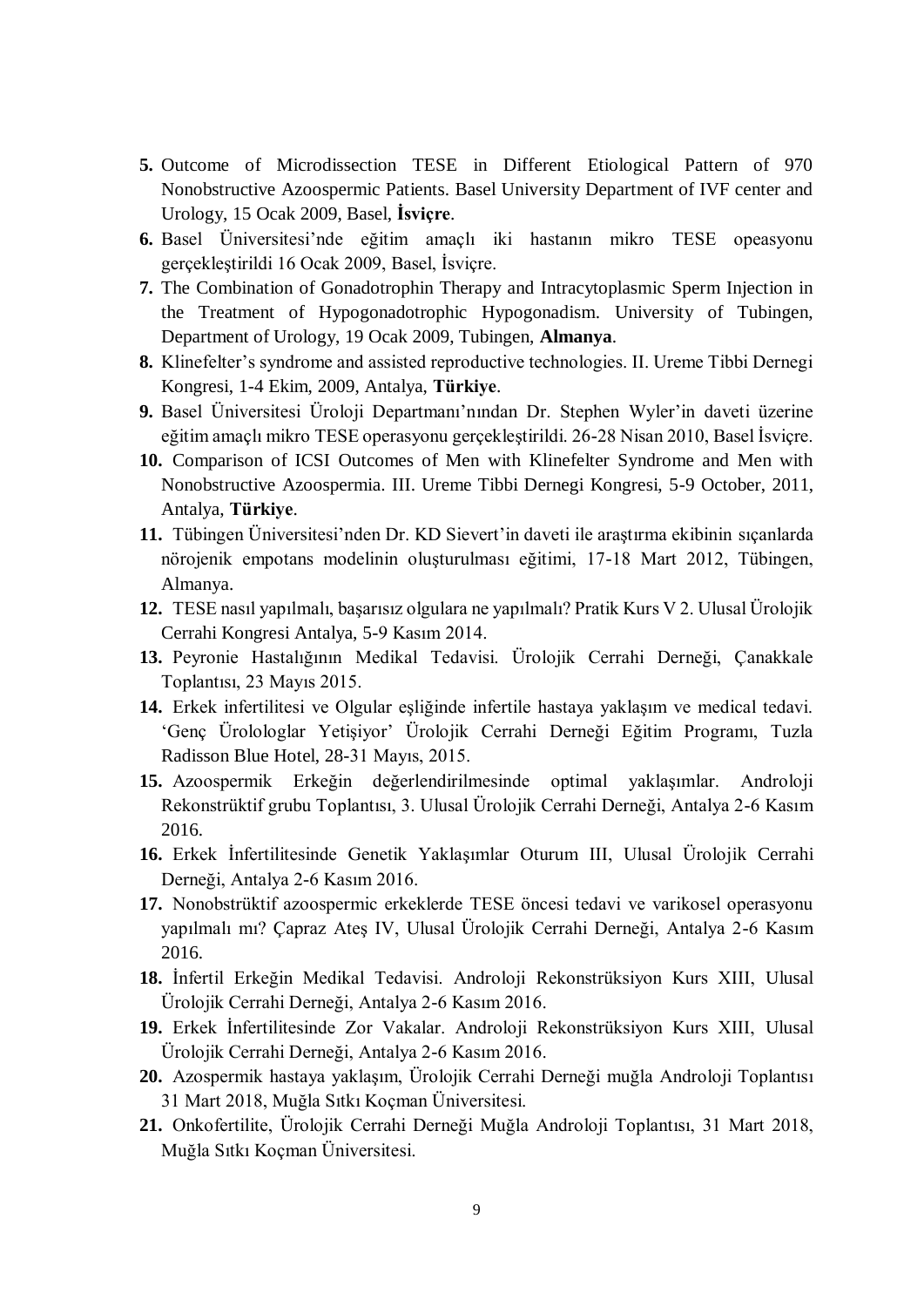- **22.** Varikoselde güncelleme, Ürolojik Cerrahi Derneği 14-15 Nisan 2018, Sheraton Oteli, Adana
- **23.** Erkek İnfertilitesi, Ürolojik Cerrahi Derneği, Araştırma Görevlisi Eğitim Programı (AGEP)
- **24.** IVF çağında erkek infertilitesinde varikoselin güncellenen önemi 4. Ürolojik Cerrahi Kongresi 31 Ekim-4 Kasım 2018, Antalya, Türkiye
- **25.** Non-obstrüktif azospermi'de cerrahi yöntemler, Pratik Kurs-IV Androloji4. Ürolojik Cerrahi Kongresi 31 Ekim-4 Kasım 2018, Antalya, Türkiye
- **26.** Onkofertilite, Kurs IX 4. Ürolojik Cerrahi Kongresi 31 Ekim-4 Kasım 2018, Antalya, Türkiye

#### *ULUSAL HAKEMLİ DERGİLERDE YAYINLANAN MAKALELER*

- 1. Gürdal, M., Şengör, F., Erdoğan, K., Bakırcıoğlu, E., Çelik, B.: Erektil disfonksiyonun değerlendirilmesinde renkli Doppler ultrasonografi. PTT Hastanesi Tıp Dergisi 1994 16:3, 253-8.
- 2. Yılbaz, N., Şengör, F., Taşcıoğlu, J., Erol, A., Bakırcıoğlu, E.: Üretrit semptomları olan hastalarda gonokoksik ve nongonokoksik üretrit etkenleri. PTT Hastanesi Tıp Dergisi 1996, 18(1):401-2.
- 3. Bakırcıoğlu, E., Yücebaş, E., Kanberoğlu, H., Şengör, F.: Penis fraktürü ile birlikte komplet üretral rüptür. Türk Üroloji Dergisi 1996, 22:2, 193-5.
- 4. Bakırcıoğlu M. E., Berkil H., Biricik A., Sertyel S., Fındıklı N., Kahraman S.: Klinefelter Sendromlu hastalarda mikrodisseksiyon TESE ve Preimplantasyon genetik tanı (PGT) sonuçlarımız, Türk Üroloji Dergisi, 429,435, 2003.

# *DERGİ EDİTÖR YARDIMCILIĞI*

Ürolojik Cerrahi Derneği Dergisi Journal of Urological Surgery: Androloji Bölümü Editörlüğü

### *YAZILAN ULUSAL KİTAPLARDAKİ BÖLÜMLER*

- 1. M. E. Bakırcıoğlu: Azoospermik erkeğin değerlendirilmesi ve sperm elde edilme teknikleri. Klinik Embriyoloji Uygulama Atlası, (Editor L. Delilbaşı), 73-100 Ankara, Büyük Harf Yayınları, 2010.
- 2. E. Bakırcıoğlu (Çeviri): Azoospermik erkeğin değerlendirilmesi ve Tedavisi. S. Friedler, A. Raziel, D. Strassburger, M. Schachter, O. Bern, E. Karterstein, D. Komarovsky, R. Ron-El. İnfertilite ve Yardımla Üreme Teknikleri. (Çeviri editörü: T. Gürgan). Güneş Tıp Kitabevleri 2012.
- 3. M.E. Bakırcıoğlu: Erkek İnfertilitesi, Tanı ve tedavi kategorileri, Yardımcı üreme teknikleri. Ürolojik Cerrahi Derneği Üroloji Masaüstü Başvuru Kitabı (Editör S. Tekgül) 123-132 Ankara, İris, 2013.

# *ULUSAL BİLİMSEL TOPLANTILARDA SUNULAN BİLDİRİLER*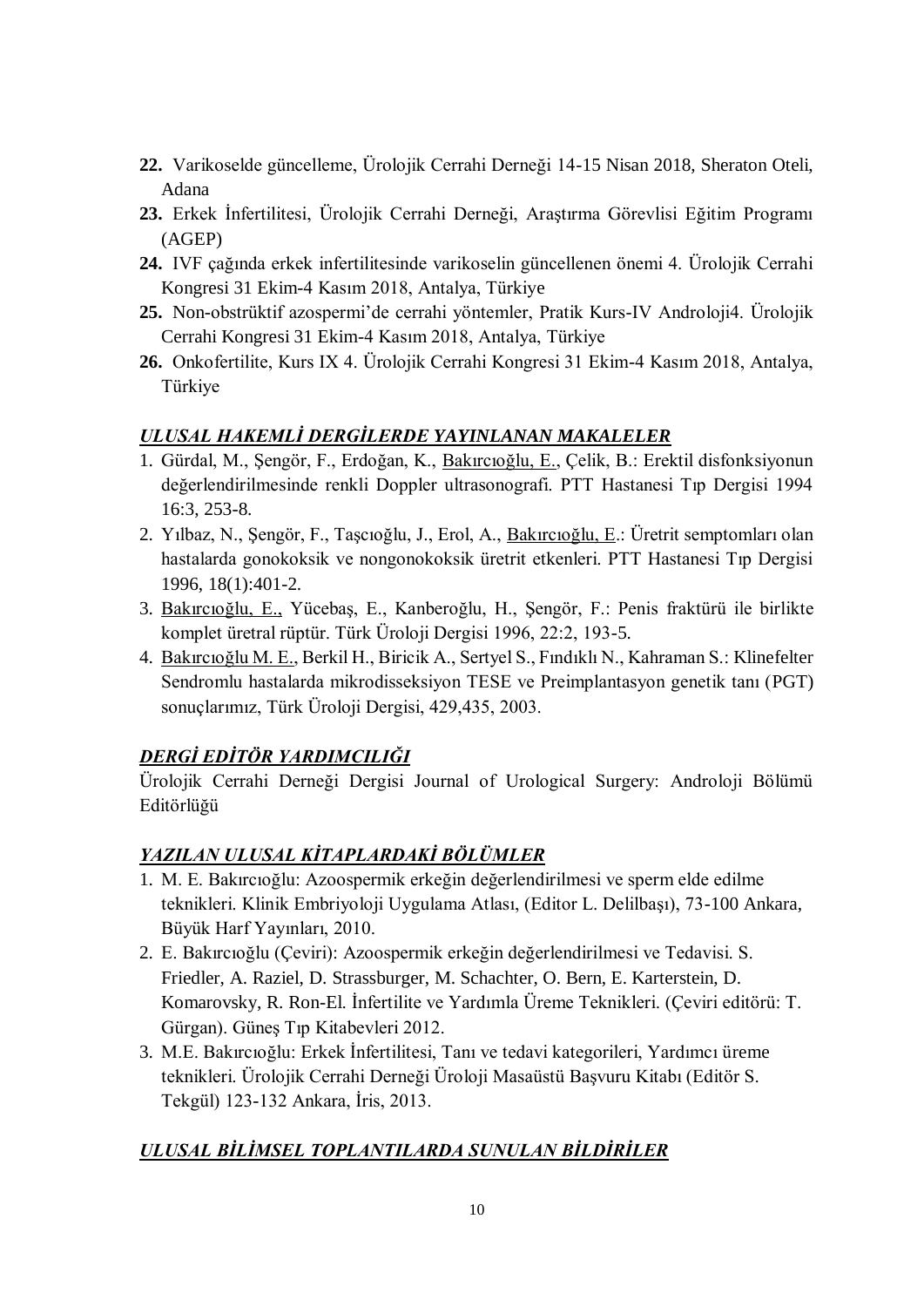- 1. **Bakircioglu, M. E.**, Lin, C.-S., Fan, P., Sievert, K.-D., Wefer, J., ve Lue, T.F.: Adenoassociated virus (AVV) aracılığı ile beyin türevi nörotrofik faktörün (BDNF) nörojenik empotans hayvan modelindeki etkisi. 16. Ulusal Üroloji Kongresi 8-12 Ekim, İzmir.
- 2. **Bakircioglu, M.E**., Nunes, L., Lau, A., Lin, C.-S., ve Lue, T.F.: Yaşlanan sıçan penis dokusunda düz kas yapısındaki ve caveolin-1 proteinindeki değişimler. 16. Ulusal Üroloji Kongresi 8-12 Ekim, İzmir.
- 3. **Bakircioglu, M.E.**, Sievert, K.-D., Nunes, L., Lin, C.-S., ve Lue, T.F.: Bitkisel karışımlardan hazırlanan geleneksel Çin ilacının hiperkolesterolemik sıçan modeli üzerinde etkisi. 16. Ulusal Üroloji Kongresi 8-12 Ekim, İzmir.
- 4. **Bakırcıoğlu M.E.,** S. Kahraman, S. Sertyel, H. Berkil, N. Fındıklı, S. Ünal, H. Yelke, 5. Ulusal Androloji Kongresi konferansı dahilinde "5. Ulusal Androloji Kongresi Program ve Özet Kitabı" bildiri kitapçığındaki "Azoospermili olgularda mikrodiseksiyon TESE (Mikro TESE) Sonuçlarımız", 27 pp., İstanbul, Türkiye, Haziran 2003
- 5. **Bakırcıoğlu M.E.,** S. Kahraman, H. Yelke, H. Berkil, A. Biricik, S. Sertyel, N. Fındıklı, S. Ünal, 5. Ulusal Androloji Kongresi konferansı dahilinde "5. Ulusal Androloji Kongresi Program ve Özet Kitabı" bildiri kitapçığındaki "Mikrodiseksiyon TESE (Mikro TESE): Klinefelter sendromlu 13 olgudaki sonuçlarımız", 49 pp., İstanbul, Türkiye, Haziran 2003
- 6. **Bakırcıoğlu M.E**., T. Kaplancan, H.F. Erden, M.A. Akman, N. Bayazıt, N. Çıray, M. Bahçeci, 6. Ulusal Androloji Kongresi konferansı dahilinde "6. Ulusal Androloji Kongresi Özet Kitabı" bildiri kitapçığındaki "Kriptozoospermik erkeklerde testiküler sperm ve ejakülat sperm kullanılarak uygulanan ICSI sonuçlarının karşılaştırılması", 60 pp., İzmir, Türkiye, Haziran 2005
- 7. **Bakırcıoğlu M.E.**, H.F. Erden, M.A. Akman, N. Bayazıt, N. Çıray, F. Bener, M. Bahçeci, 6. Ulusal Androloji Kongresi konferansı dahilinde "6. Ulusal Androloji Kongresi Özet Kitabı" bildiri kitapçığındaki "Klinefelter sendromlu hastalarda mikrodiseksiyon TESE sonuçlarımız", 74 pp., İzmir, Türkiye, Haziran 2005
- 8. **Bakırcıoğlu M.E**., T. Kaplancan, H.F. Erden, M.A. Akman, N. Bayazıt, N. Çıray, F. Bener, M. Bahçeci,, 6. Ulusal androloji Kongresi konferansı dahilinde "6. Ulusal Androloji Kongresi Özet Kitabı" bildiri kitapçığındaki "Farklı histolojik yapıda olan nonobstrüktif azoospermik erkeklerde mikrodiseksiyon TESE sonuçlarımız", 75 pp., İzmir, Türkiye, Haziran 2005
- 9. **Bakırcıoğlu M.E**., T. Kaplancan, H. Erden, N. Çıray, F. Bener, J. Caferler, H. Özon, M. Bahçeci, 19. Ulusal Üroloji Kongresi (Uluslararası Katılımlı) konferansı dahilinde "Türk Üroloji Dergisi 19. Ulusal Üroloji Kongresi Kongre Özet Kitabı" bildiri kitapçığındaki "Klinefelter sendromlu erkeklerin tedavisinde testisten sperm elde etme ve intrasitoplazmik sperm injeksiyonu sonuçları", 136 pp., Antalya, Türkiye, Haziran 2006
- 10. **Bakırcıoğlu M.E.**, T. Kaplancan, H.F. Erden, N. Çıray, J. Caferler, H. Özon, M. Bahçeci,, 19. Ulusal Üroloji Kongresi (Uluslararası Katılımlı) konferansı dahilinde "Türk Üroloji Dergisi 19. Ulusal Kongresi Özet Kitabı" bildiri kitapçığındaki "47,XXY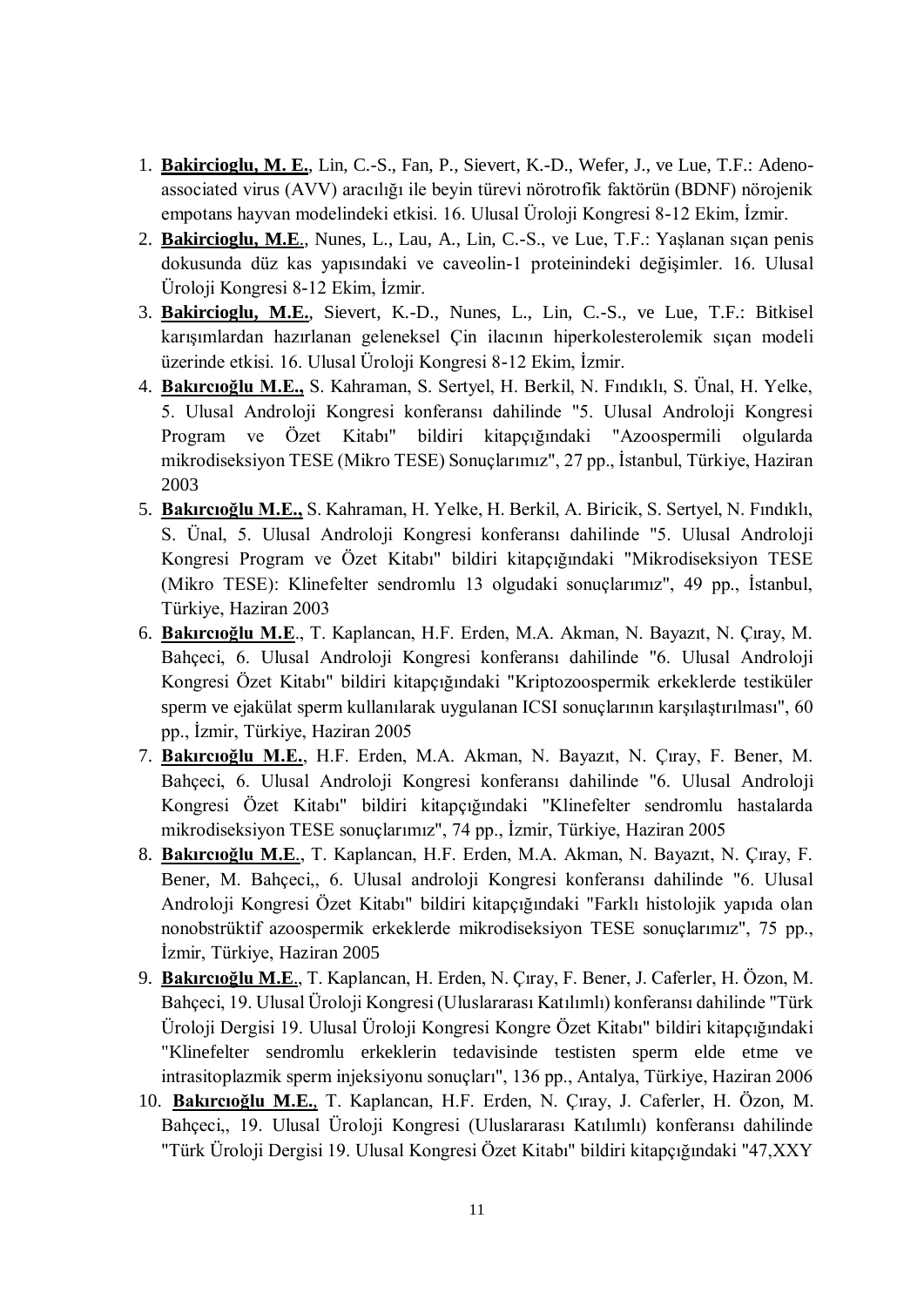genotipine sahip erkeklerde laboratuar ve klinik parametrelerin testisten sperm elde etmedeki prediktif değeri", 137 pp., Antalya, Türkiye, Haziran, 2006

- 11. **Bakırcıoğlu M.E**., H.F. Erden, M.A. Akman, B. Erzik, N. Çıray, N. Bayazıt, M. Bahçeci,, 19. Ulusal Üroloji Kongresi (Uluslararası Katılımlı) konferansı dahilinde "Türk Üroloji Dergisi 19. Ulusal Üroloji Kongresi Özet Kitabı" bildiri kitapçığındaki "Hipogonadotropik hipogonadizmli erkeklerde gonadotropin tedavisinin intrasitoplazmik sperm injeksiyonu ile kombinasyonu", 137 pp., Antalya, Türkiye, Haziran, 2006
- 12. **Bakırcıoğlu M.E**., 7. Ulusal Androloji Kongresi konferansı dahilinde "7. Ulusal Androloji Kongresi Özet Kitabı" bildiri kitapçığındaki "Hipogonadotropik hipogonadizmde medikal tedavi", 11 pp., Ankara, Türkiye, Haziran 2007
- 13. **Bakırcıoğlu ME.**, Serdaroğulları M, Uluğ U, Tosun S, Bayram A, Bahçeci M.: Nonobsrüktif azoospermili erkeklerde operasyon sonrası uzun süren araştırmada sperm bulunanlarda ICSI sonuçları etkileniyor mu? 1. Ulusal Ürolojik Cerrahi Kongresi, Antalya, Türkiye, Ekim 2012
- 14. **Bakırcıoğlu ME.**, Uluğ U, Tosun S, Bayram A, Bahçeci M.: Hipogonadotropik hipogonadizmli erkeklerin infertilite tedavisi: Medikal tedavi ile ICSI'nin kombinasyonu. 1. Ulusal Ürolojik Cerrahi Kongresi, Antalya, Türkiye, Ekim 2012
- 15. **Bakırcıoğlu ME**., Uluğ U, Tosun S, Bayram A, Bahçeci M.: Bir yıl gonadotropin tedavisi sonrası azoospermik olan hipogonadotropik hipogonadizmli erkeklerde mikro-TESE ve ICSI sonuçları. 1. Ulusal Ürolojik Cerrahi Kongresi, Antalya, Türkiye, Ekim 2012
- 16. **Bakırcıoğlu M.E**., B. Erzik, 1. Ulusal Ürolojik Cerrahi Kongresi konferansı dahilinde "1. Ulusal Ürolojik Cerrahi Kongresi" bildiri kitapçığındaki "Leydig hücre aplazisi/hipoplazisi: Çok nadir görülen bir olgunun infertilite tedavisi", 174 pp., Antalya, Türkiye, Ekim 2012

### *ÖDÜLLER*

- 1. 1997, Amerikan Üroloji Derneği Kongresi, New Orleans. Lapides Assay Contest: Onur Mansiyonu
- 2. 1999 Bard-Preis Ödülü
- 3. 1999 Basic Science Section, International Bladder Symposium: İkincilik Ödülü
- 4. 2000, Amerikan Üroloji Derneği Kongresi, Atlanta. Empotans kategorisinde en iyi çalışma: Yamanuchi Ödülü
- 5. 2000, Amerikan Üroloji Derneği Kongresi, Atlanta. Lapides Assay Contest: İkincilik Ödülü

### *ULUSAL VE ULUSLARARASI DERNEK ÜYELİKLERİ*

- 1. Türk Üroloji Derneği
- 2. Türk Androloji Derneği
- 3. Ürolojik Cerrahi Derneği
- 4. Türk Üreme Sağlığı Derneği